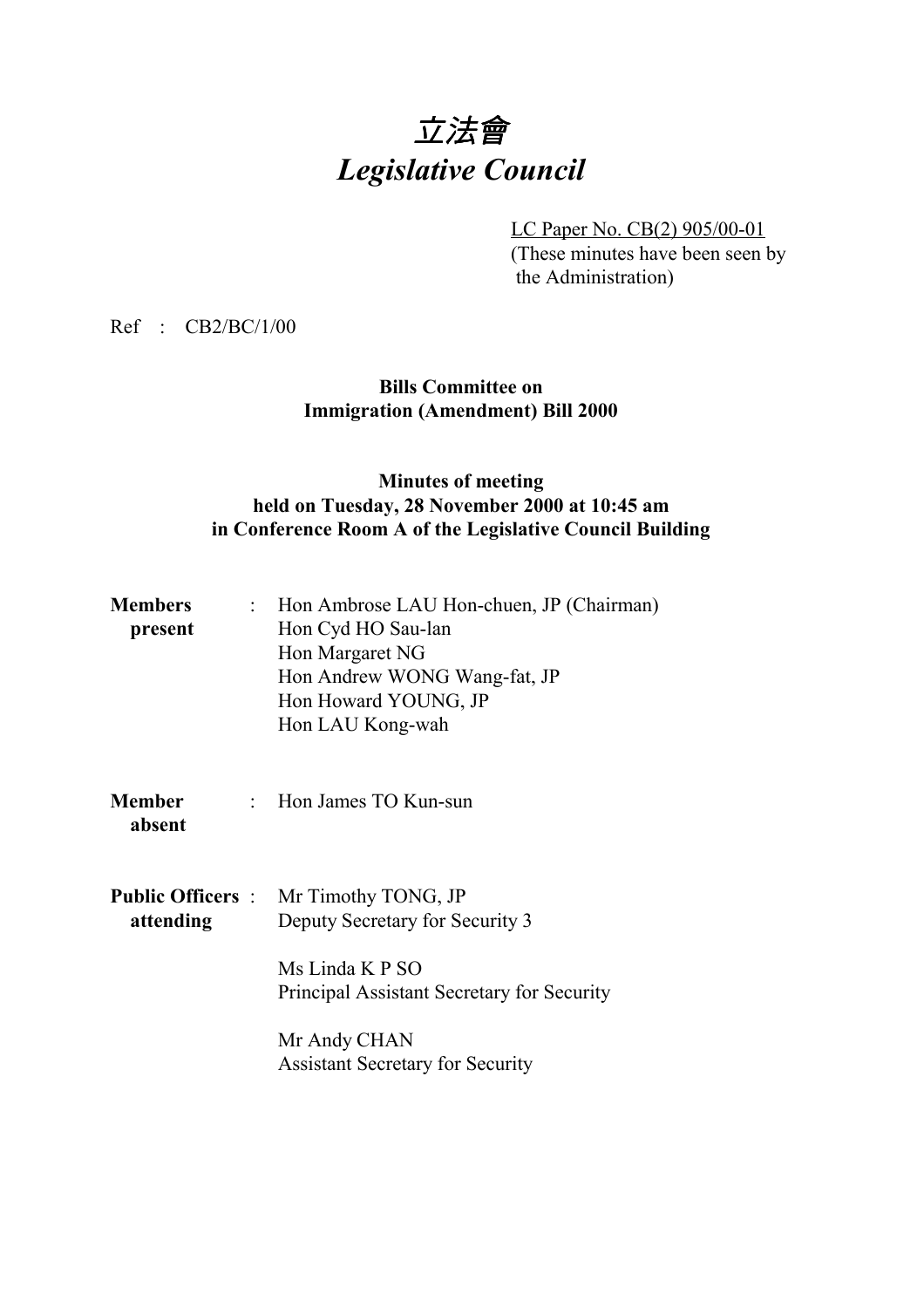|                               | $-2$ -                                                       |
|-------------------------------|--------------------------------------------------------------|
|                               | Mr Anthony WU<br>Deputy Law Officer (Civil Law)              |
|                               | Mr Gilbert MO<br>Deputy Law Draftsman                        |
|                               | Dr C M LAU<br><b>Chief Chemist</b>                           |
|                               | Dr LAW Man-yee, Betty<br><b>Senior Chemist</b>               |
|                               | Mr SIU Chung-kit<br><b>Assistant Director of Immigration</b> |
|                               | Mr TSOI Hon-kuen<br>Principal Immigration Officer            |
| invitation                    | <b>Attendance by :</b> Hong Kong DNA Chips Limited           |
|                               | Mr Terence LAU<br>General Manager                            |
|                               | Dr Richard A COLLINS<br>Project Manager                      |
| <b>Clerk</b> in<br>attendance | : Mrs Sharon TONG<br>Chief Assistant Secretary (2)1          |
| <b>Staff</b> in<br>attendance | Mr Arthur CHEUNG<br><b>Assistant Legal Adviser 5</b>         |
|                               | Mr Raymond LAM<br>Senior Assistant Secretary (2)5            |
|                               |                                                              |

## **I. Meeting with a deputation and the Administration**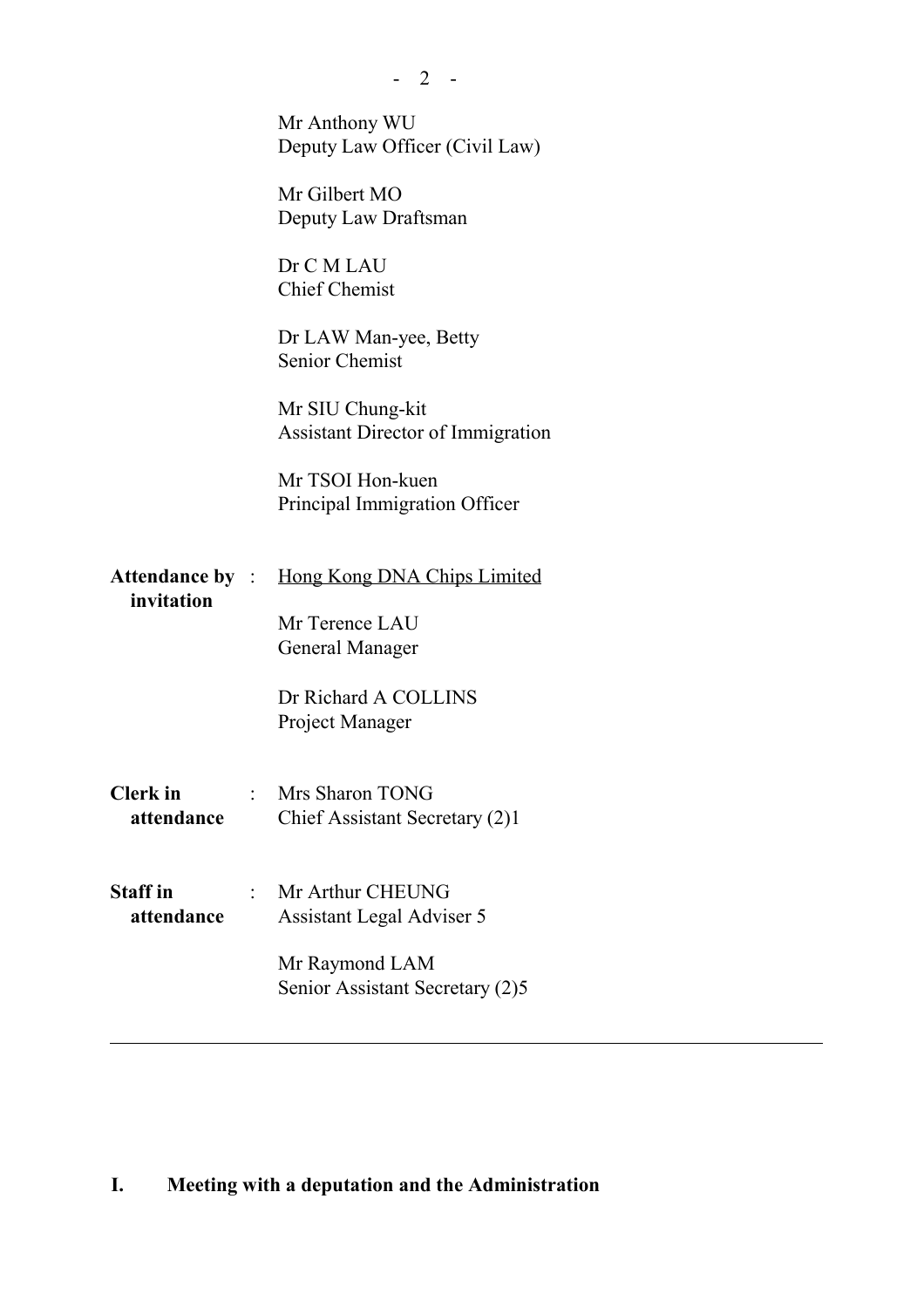### (LC Paper Nos. 312/00-01(02) and CB(2) 378/00-01(01))

### Meeting with representatives of the Hong Kong DNA Chips Limited and the Administration

At the invitation of the Chairman, Dr Richard COLLINS presented the submission of Hong Kong DNA Chips Limited. In explaining the difference between DNA profiles and DNA samples, he said that DNA samples were specimens obtained from persons undergoing DNA tests, while DNA profiles were the results obtained from DNA analysis of the samples.

2. Deputy Secretary for Security 3 (DS for S3) presented the Administration's response, which was tabled at the meeting, to the points raised in the submission of Hong Kong DNA Chips Limited.

(*Post-meeting note* : The Administration's response tabled at the meeting was issued to members vide LC Paper No. CB(2) 381/00-01(01) on 29 November 2000.)

3. Members noted the presentation by Senior Chemist (SC) on the application of DNA analysis in genetic testing, the procedures to be adopted as well as the results of simulation tests carried out by the Government Laboratory and the Mainland authorities. SC informed members that samples of eight simulated cases were exchanged between the Government Laboratory and the Criminal Technology Division of the Guangdong Provincial Public Security Department in August 2000 for separate DNA analysis. The results generated by both sides were fully consistent.

4. Mr Howard YOUNG asked whether an applicant who lodged an appeal to the Immigration Tribunal (the Tribunal) was allowed under the Bill to present the results of DNA tests conducted by a private laboratory as evidence for verification of his claimed parentage. DS for S3 responded that as the Tribunal might receive and consider any information and evidence relevant to an appeal case, it might consider the results of genetic tests conducted by private laboratories. Deputy Law Officer (Civil Law) (DLO(CL)) added that the Bill did not bar genetic test results of private laboratories to be received and considered by the Tribunal. Miss Margaret NG expressed doubt about whether this was permissible under the Bill. She said that it seemed that under the Bill, the Tribunal could not accept the test results provided by private laboratories as evidence relating to the case. She requested the Administration to provide a written response on the issue.

5. In response to Miss Margaret NG, SC said that there was no precedent in other countries where genetic tests of samples of different members of a family unit were conducted by two laboratories. She informed members that in order to ensure consistency in the standard of the genetic tests conducted by the Government Laboratory and the Criminal Technology Division of the Guangdong Provincial Public

Action

Adm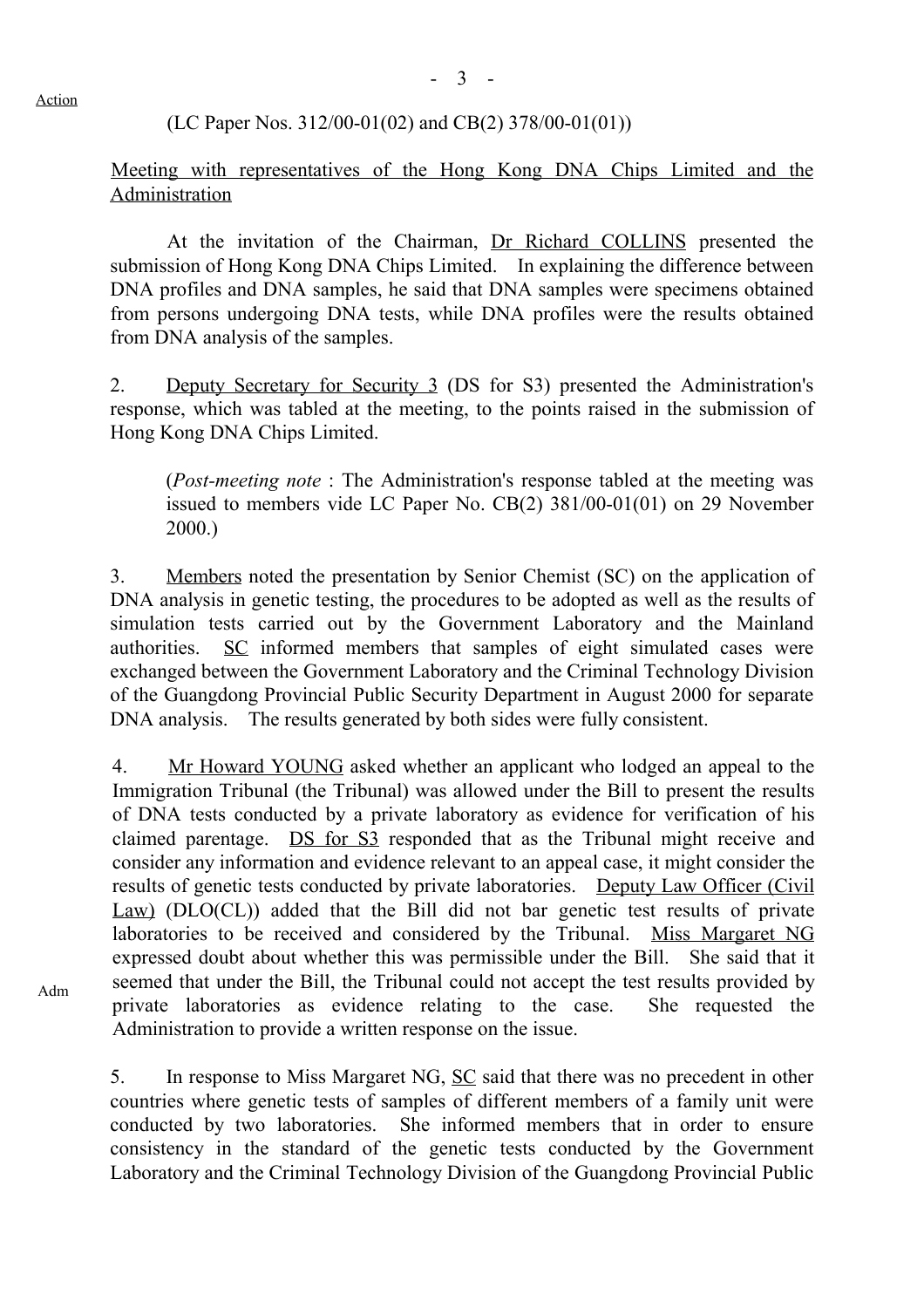Security Department in the Mainland, both sides would adopt the same technology and procedures which met international accreditation standard. The consistency had been confirmed in the simulation tests conducted in August 2000. She added that quality assurance measures and monitoring mechanisms would be established to ensure that the test results were accurate and free from fraud.

6. Miss Margaret NG sought the views of Hong Kong DNA Chips Limited on the simulation tests conducted by the Government Laboratory and the Mainland authorities. Dr Richard COLLINS responded that he was not disputing the skills of the Government Laboratory. However, he considered that DNA samples belonging to one family unit should be analyzed in the same laboratory rather than in two laboratories.

7. Miss Margaret NG asked about the technological viability of conducting genetic tests in two laboratories in the verification of parentage. SC responded that with the adoption of quality assurance measures and procedures which met international accreditation standard, the outcome of genetic analysis would not be affected by conducting genetic tests for members of a family unit in two laboratories.

8. Mr Andrew WONG asked about the details of the proposed arrangement for genetic tests to be conducted by the Government Laboratory and the Mainland authorities. SC said that the Mainland authorities would be responsible for taking and testing the tissue specimens of an applicant and his or her mother (or father) residing in the Mainland. The Immigration Department would be responsible for taking the tissue specimens of the applicant's father (or mother) in Hong Kong and the test would be conducted by the Government Laboratory. While both sides would not exchange the DNA samples for DNA analysis, they would exchange the data obtained from DNA tests for separate analysis by both sides. Mr Terence LAU said that the results derived from the analysis of these exchanged data would be incorrect, if the data was inaccurate. He stressed that there had never been any international proficiency test on genetic analysis being conducted in two laboratories. He added that parentage testing differed from forensic DNA analysis in that the samples of a family unit were all tested in the same laboratory.

9. Miss Margaret NG asked about the drawbacks of conducting DNA analysis of the samples of different members of a family unit in two laboratories. Mr Terence LAU responded that differences in reaction conditions, such as differences in equipment, reagent and time, might result in errors, such as band shifting. It would be more accurate if the analysis was conducted using the same equipment. In response to Mr Andrew WONG's question about the percentage of error arising from variations in equipment and reagent, Mr Terence LAU said that the percentage of error usually differed from one laboratory to another. He said that the American Association of Blood Banks (AABB) had never given consideration to conducting parentage tests in two different laboratories.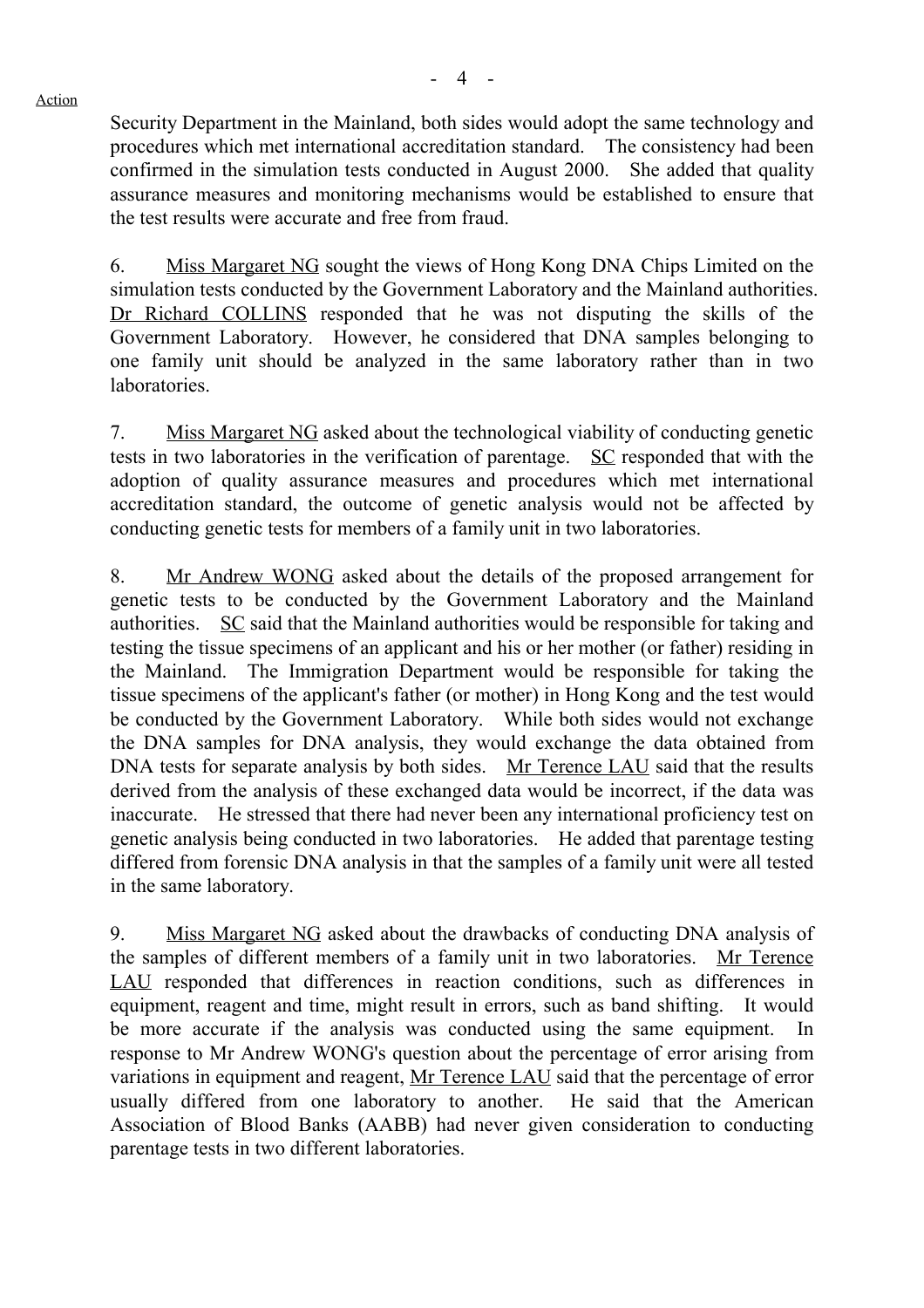Adm

10. SC said that although the requirements in respect of forensic analysis and parentage testing were different, DNA analysis was frequently applied in forensic analysis. She added that the Government Laboratory was accredited by the American Society of Crime Laboratory Directors for forensic serology and DNA analysis. Such accreditation status covered the full scope of forensic DNA analysis of which parentage testing was only a part.

11. On the question of variation arising from not using the same equipment and reagents, SC said that with the quality assurance measures adopted by the Government Laboratory and the Mainland authorities, variation arising from the use of different equipment or reagent would be minimized. The results of the genetic analysis under the prescribed procedure would not be affected. She stressed that it was not unusual in forensic analysis that a sample related to a case was analyzed at one time while another sample related to the same case was collected and analyzed one or two years later. It was only with the adoption of stringent quality assurance measures that comparison of data generated at different times could be made and the offenders would be successfully convicted. She added that there was a case in the United States where a man was convicted of having murdered a number of women in different states of the country. Without the matching of DNA information provided by different states in respect of different exhibits seized from the respective crime scenes, the man could not have been successfully convicted.

12. Miss Cyd HO questioned whether any international accreditation body had considered conducting genetic tests of the samples of a family unit in two laboratories. She said that even if the percentage of error arising from conducting genetic tests in two laboratories was minimal, there was no reason why such an error could not be totally eliminated by conducting the tests in the same laboratory. Referring to the second sentence of paragraph (e) of the Administration's response to the submission of Hong Kong DNA Chips Limited, she asked whether the arrangement of conducting genetic tests in two laboratories was proposed because the Mainland authorities wished to be involved in the process through which parent-child relationship was to be established. She said that the Administration should explain why it was necessary in terms of technology and procedure for genetic tests to be conducted in two places. It should also explain the power and role of the Mainland authorities in the issue of a Certificate of Entitlement (C of E) and its relationship with provisions in the Bill.

13. Miss Margaret NG echoed the views of Miss Cyd HO. She asked whether the Mainland authorities were entitled under Article 22(4) of the Basic Law (BL22(4)) to take part in conducting the genetic tests. Referring to the last paragraph of the Administration's response, she expressed concern about the caseload in respect of genetic testing for the Government Laboratory and the waiting time needed before a genetic test could be performed.

14. DS for S3 responded that the testing arrangements were not proposed in response to the wish of the Mainland authorities. He stressed that the Administration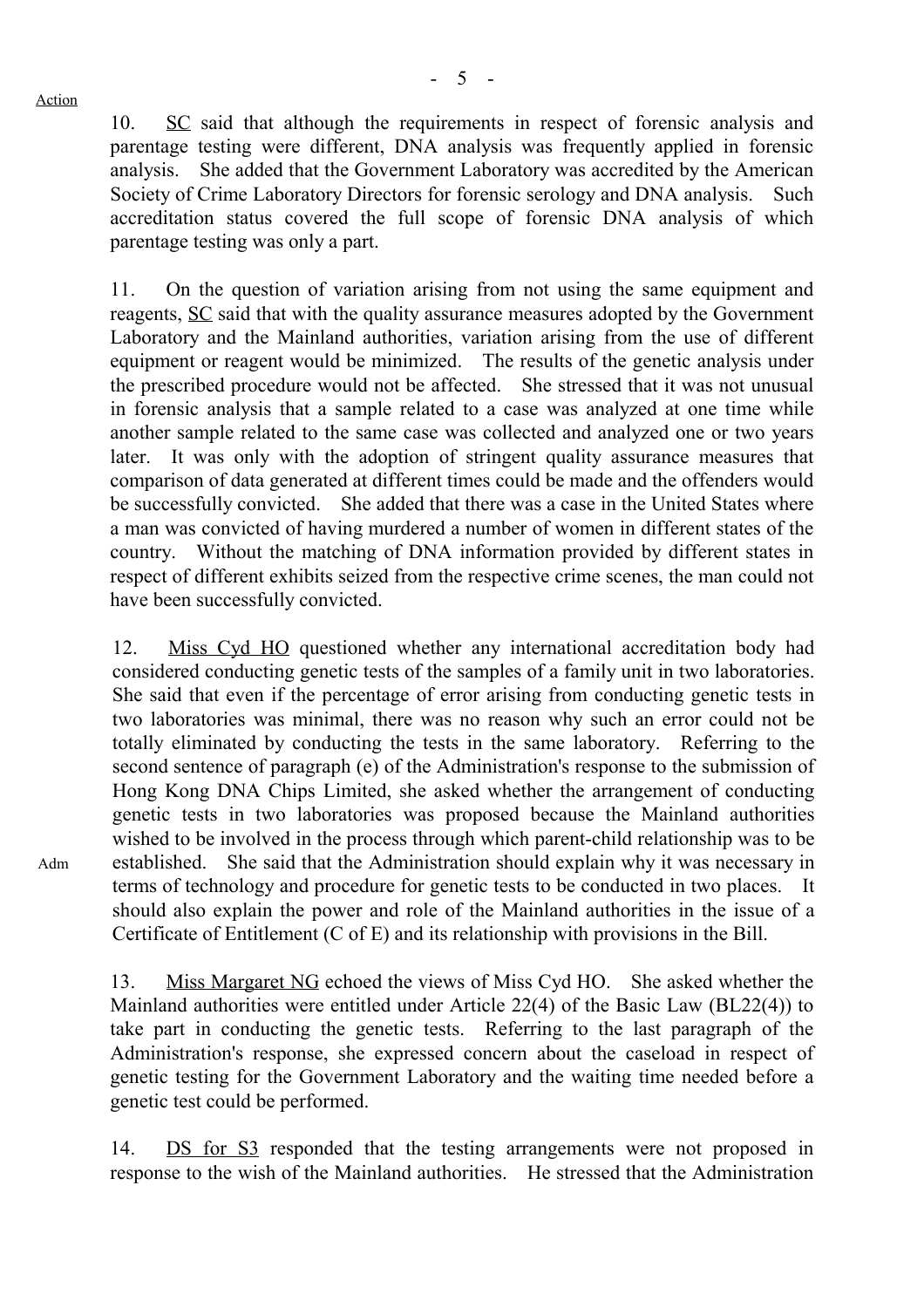was satisfied that the proposed arrangements, under which genetic tests would be conducted in two places, would yield reliable and accurate results. The proposed arrangements were drawn up after discussion with the Mainland authorities and consultation with the Independent Commission Against Corruption as well as the Department of Justice. He added that for the purpose of granting exit approval under BL22(4), the Mainland authorities wished to be assured of the claimed parent-child relationship pertaining to BL24(2)(3) and be directly involved in the process through which such relationship was established. This was the position of the Mainland authorities in relation to the granting of exit approval.

15. Mr Andrew WONG asked whether the Government Laboratory, the Criminal Technology Division of the Guangdong Provincial Public Security Department and the Hong Kong DNA Chips Limited had received accreditation for parentage testing. He also asked about the organizations offering such accreditation.

16. Mr Terence LAU said that accreditation was an independent assessment provided by a non-profit making professional association on whether a laboratory had attained a certain standard. Hong Kong DNA Chips Limited had received an ISO9002 award in respect of DNA parentage testing. It was applying for accreditation by AABB and had already taken two proficiency tests. He added that besides AABB, the National Association of Testing Authorities of Australia also offered similar accreditation. In response to Miss Margaret NG's question about whether the conduct of laboratory personnel was one of the considerations for accreditation, Mr LAU said that although good conduct of laboratory personnel was not a requirement for accreditation, the security of a laboratory and the conduct of its personnel were among the areas examined in the overall assessment of a laboratory. He added that in order to prevent misconduct by laboratory personnel in genetic tests, samples sent to a laboratory should bear no information about the identity of the persons from whom samples were taken.

17. Mr LAU Kong-wah pointed out that the reality was that an applicant for C of E was in the Mainland and one of his parents was in Hong Kong. He said that there might be errors even if genetic tests were conducted using the same equipment but at different times. He asked about the difference in the percentage of error in respect of genetic tests conducted by the same laboratory and those conducted by two different laboratories. Mr Terence LAU responded that the Hong Kong DNA Chips Limited suggested that the genetic testing of the samples of a family unit should be conducted in the same laboratory and at the same time. He added that the suggestion referred to the process of testing of samples, but not the process of taking samples.

18. As regards the power of exclusion of genetic testing, SC informed members that there was a margin of error of one in every 500 000 cases for a claimed parentage to be wrongly confirmed and less than one in 1 000 000 cases for a true parentage to be wrongly rejected. Mr Andrew WONG asked about the sample size involved in the estimation of these margins of error. He also asked about the difference in margins